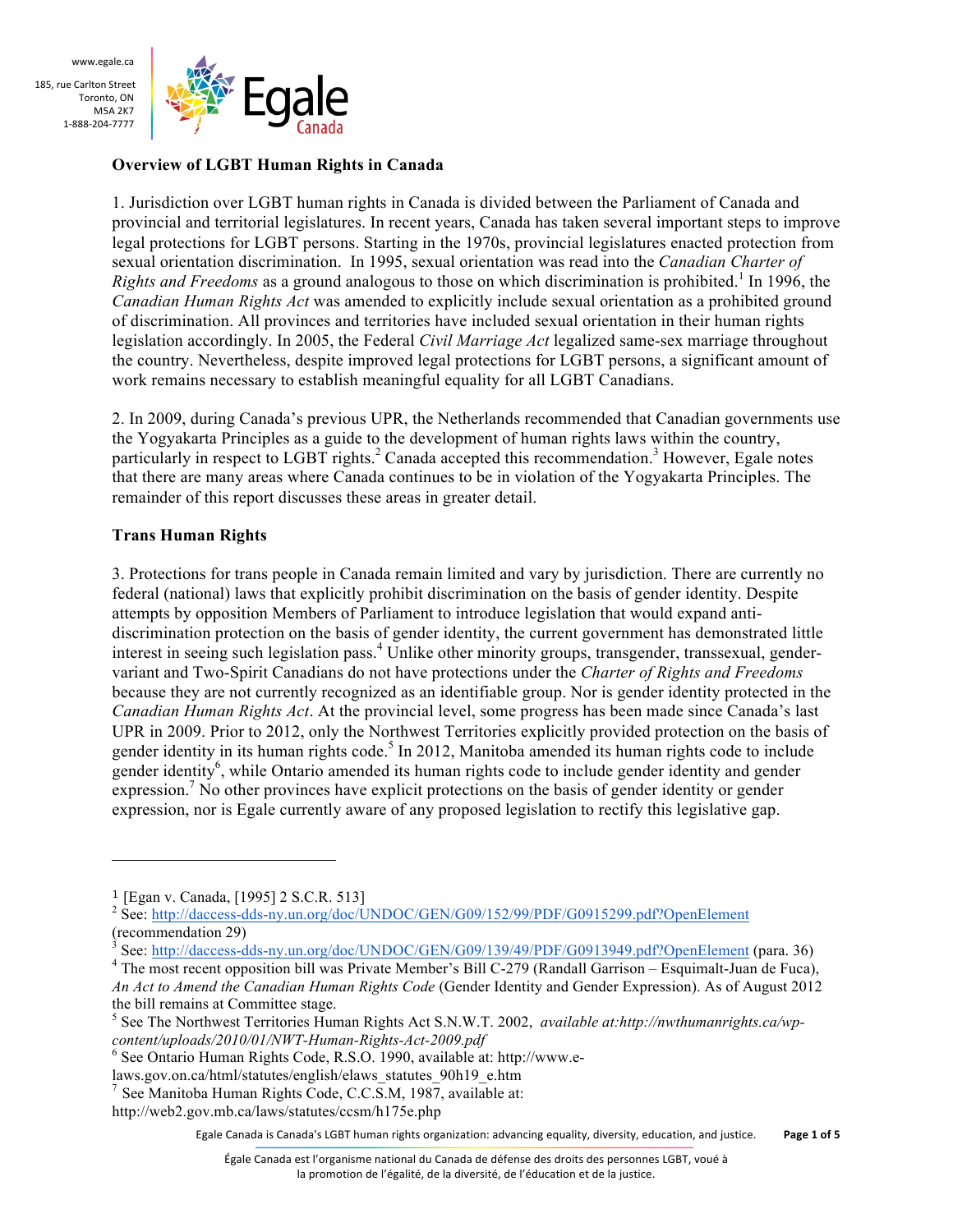

4. While Egale supports the recent legislative changes in Manitoba and Ontario, the lack of protections for trans persons at the national level, and in the majority of provinces and territories, violates the Yogyakarta Principles. Specifically, Principle 1 provides the right to universal enjoyment of human rights; Principle 3 calls for the right for equal recognition before the law; and Principle 12 calls on states to use all necessary measures to eliminate discrimination on the basis of gender identity. Egale calls on the federal government and all remaining provinces and territories to expand their human rights codes to explicitly prohibit discrimination on the basis of gender identity.<sup>8</sup> Only after the federal government and all provinces and territories in Canada explicitly include gender identity within their human rights legislation can Canada be considered compliant with the recommendation provided by the Netherlands in the previous UPR.

5. In addition to the legislative and constitutional barriers listed above, trans people encounter discrimination when seeking to change their sex-designation on state-issued identification documents. In Canada, trans people are currently required to undergo sex reassignment surgery (SRS) before they are legally able to change the sex listed on their passports. The same criterion is used in most provinces and territories where trans people must undergo SRS before changing the sex designation assigned to them on birth certificates, with the notable exception of Ontario. These policies contravene Yogyakarta Principle 3, which states that no person should be required to undergo medical procedures or treatments as a prerequisite to legal recognition of his/her gender identity. By requiring trans people to undergo SRS prior to changing official documents, Canadian jurisdictions violate the inherent right of trans people to determine their own identity for themselves without undue state-imposed restrictions and regulations. It also discriminates against those who cannot undergo SRS, either for religious, cultural or health issues.

6. In April 2012, the Human Rights Tribunal of Ontario ruled that the SRS requirement for changing birth certificates perpetuated disadvantage for trans people and discriminated against them.<sup>9</sup> This decision was an important and welcome step in upholding the principle of self-determination and in reducing the hardships experienced by trans Canadians. Using the Yogyakarta Principles as a benchmark, Egale calls on other provinces and the Canadian government to remove all medical procedures and treatments as requirements for trans people to affirm who they are and be recognized accordingly on state-issued documents.

7. Trans Canadians living outside of Montreal, Toronto and Vancouver have insufficient access to knowledgeable medical specialists. This reality is particularly challenging for trans persons who live outside of major urban centers and wish to pursue hormone therapy and/or SRS.

8. Finally, there are inadequate protections for trans persons in federal penitentiaries. In 2010, the federal government halted funding for SRS for trans inmates. This decision was in violation of verdicts reached by the Canadian Human Rights Tribunal in 2001 and the Federal Court of Canada in 2003 which had ruled that the Correctional Service of Canada (CSC) must provide access and financial coverage for SRS when deemed medically necessary. The Tribunal found that restricting funding for SRS constituted discrimination on the basis of sex and disability in the *Canadian Human Rights Act*. <sup>10</sup> In addition, the blanket prohibition on funding SRS to federal inmates violates Yogyakarta Principle 9, which calls for the

<u> 1989 - Johann Stein, fransk politik (d. 1989)</u>

<sup>&</sup>lt;sup>8</sup> See the Yogyakarta Principles at  $\frac{http://www.yogyakartaprinciples.org}{\,}$  XY v. Ministry of Government and Consumer Services, [2012] O.H.R.T.D. No. 715.

<sup>&</sup>lt;sup>10</sup> See Canada (Attorney General) v. Canada (Human Rights Commission), 2003 FCT 89. Available at: http://canlii.ca/en/ca/fct/doc/2003/2003fct89/2003fct89.html

Egale Canada is Canada's LGBT human rights organization: advancing equality, diversity, education, and justice. Page 2 of 5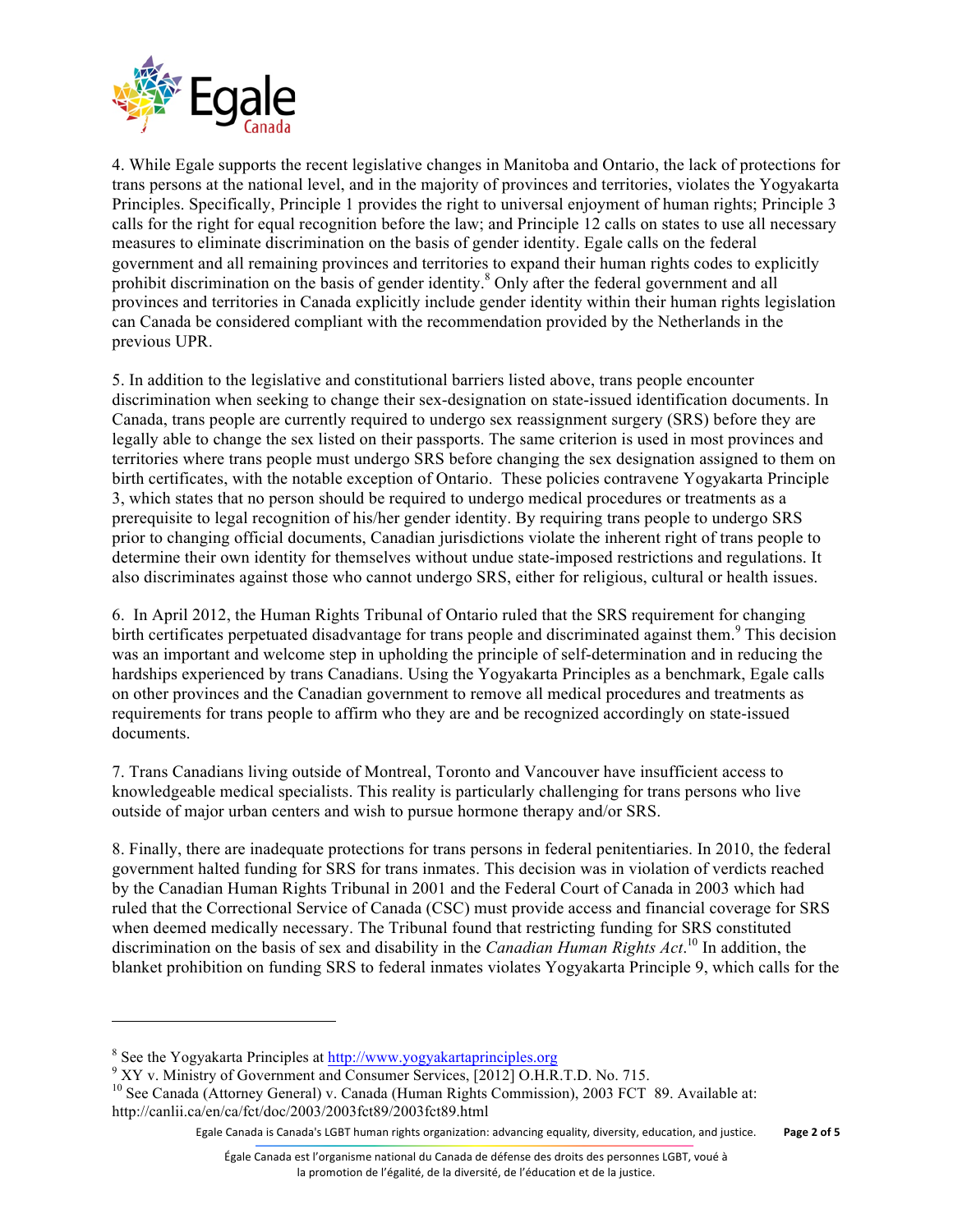

right to treatment with humanity while in detention. Egale urges the Canadian government to reinstate funding for SRS and other medically necessary treatments to trans inmates.

# **Blood Donation Policy**

9. Unchanged since 2009, Canada continues to enforce a lifetime ban on men who have sex with men (MSM) from donating blood. This policy contravenes the spirit of the Yogyakarta Principles by perpetuating stereotypes and prejudice within the blood donation system, while ignoring scientific advances which have made the indefinite ban obsolete. Research conducted in Australia<sup>11</sup> and the United Kingdom<sup>12</sup> has found that a 12-month deferral is equally effective as a lifetime ban in maintaining the safety of the blood supply. Canadian experts in the field have issued similar declarations in respect to the ineffectiveness of the lifetime ban.<sup>13</sup> The Canadian government has rejected calls to reform this discriminatory policy.

10. Egale believes that Canada should adopt a behavioural-based framework that defers donations from persons who have engaged in risky sexual activity, rather than relying on a blanket ban against an entire demographic. These policies have been successfully adopted in Italy in 2001, and more recently in Spain, without jeopardizing the safety of the blood supply.<sup>14</sup> Spain and Italy's leadership on this issue is noted as a model that Canada could follow.

11. While Egale is opposed to restricting blood donors based on sexual orientation, many countries, including Argentina, Australia, Hungary, Japan, Sweden and the United Kingdom have introduced 12 month deferrals for MSM donors. South Africa has a 6-month restriction in place. If Canada does not opt to pursue a behavioural-based approach, a 6-month or 12-month deferral for MSM donors would be preferable to the current lifetime ban.

## **Family Policy**

<u> 1989 - Johann Stein, fransk politik (d. 1989)</u>

12. Same-sex couples in Canada face unique forms of discrimination when attempting to have children. While laws governing adoption have been standardized for LGBT & heterosexual couples, the law privileges heterosexual couples if parents choose to employ assisted reproductive technology (ART)*.* In Ontario, for example, when a heterosexual couple employs sperm donation to conceive a child, the nonbiological father is immediately conferred parentage. Conversely, when male same-sex partners employ ART to have a child, the non-biological parent is not immediately listed on the birth certificate and must acquire an adoption order no sooner than seven days after the child's birth. For lesbians, the same

Egale Canada is Canada's LGBT human rights organization: advancing equality, diversity, education, and justice. **Page 3 of 5** 

 $11$  Seed Clive R et al. "No evidence of a significantly increased risk of transfusion-transmitted human immunodeficiency virus infection in Australia subsequent to implementing a 12-month deferral for men who have had sex with men (CME)" 50.12 (December 2010): 2722–2730.<br><sup>12</sup> Lifetime blood donation ban lifted for men who have had sex with men." Department of Health.

http://mediacentre.dh.gov.uk/2011/09/08/lifetime-blood-donation-ban-lifted-for-men-who-have-had-sex-with-men/ September 8, 2011. Accessed August 15, 2012.

 $<sup>13</sup>$  Wainberg, Marc et al. "Reconsidering the lifetime deferral of blood donation by men who have sex with men."</sup> Canadian Medical Association. May 25, 2010. Accessed: August 15, 2012. Also see, Julia Belluz, "Who's afraid of gay men's blood? We are." *Maclean's Magazine*. http://www2.macleans.ca/2011/09/14/whos-afraid-of-a-gay-mansblood-we-are/ September 14, 2011. Accessed August 15, 2012. <sup>14</sup> Tatchell, Peter. End the Gay Blood Ban. *The Guardian,* 

http://www.guardian.co.uk/commentisfree/2009/nov/30/gay-sex-give-blood-ban. November 30, 2009. Accessed August 23, 2012.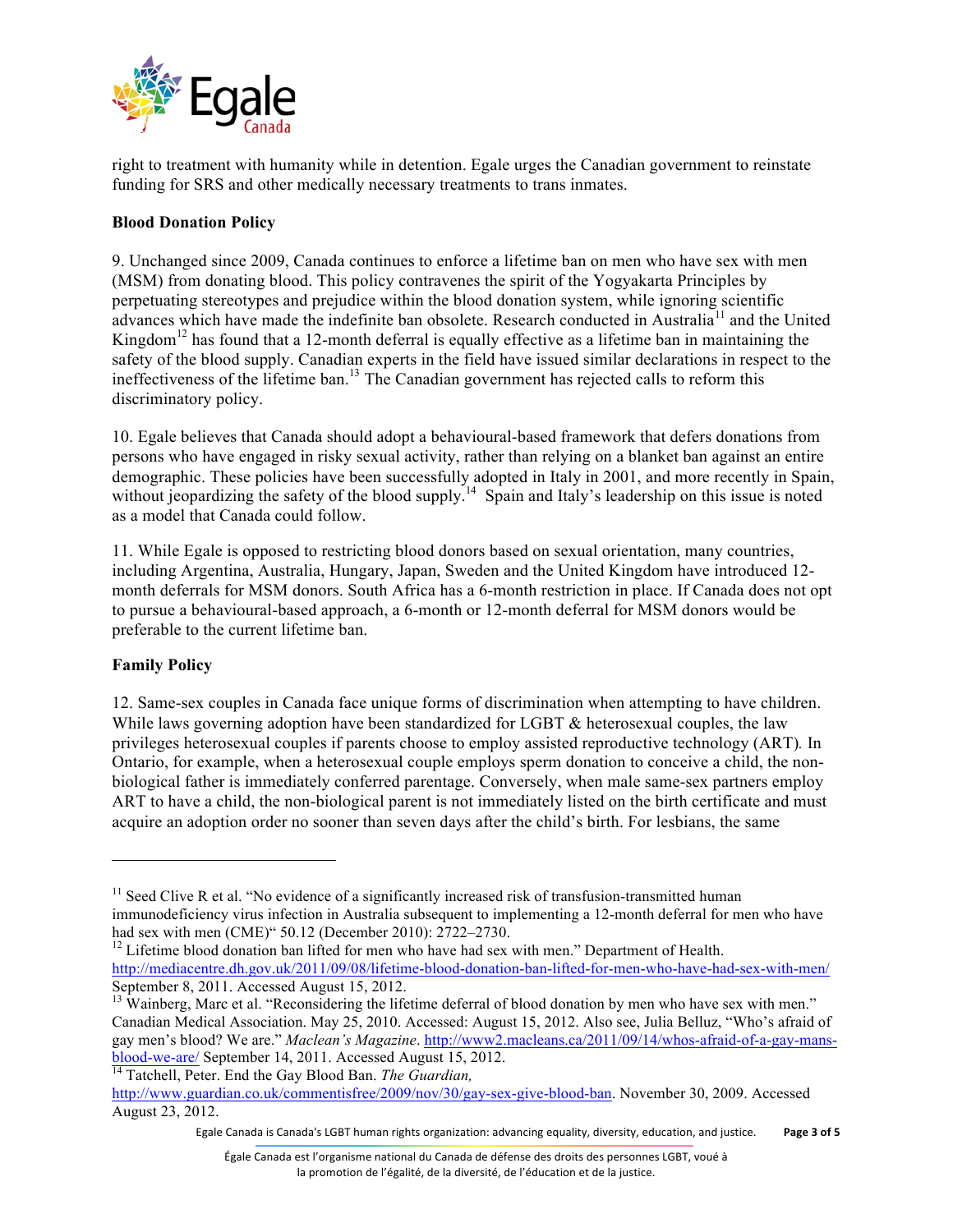

procedure applies to the non-biological parent if the sperm donor is known. In these cases, Ontario policy requires non-biological LGBT parents to adopt their own children.

13. These provisions have significant implications beyond their discriminatory nature. For one, the adoption process necessitates various administrative processes, legal uncertainties, and associated financial costs, which heterosexual parents are not required to endure. Moreover, when LGBT parents undergo these processes, they are legally restricted from caring for the child and are excluded from making critical medical decisions for a newborn with life-threatening complications.

14. It should be noted that the process of accessing ART poses special difficulties for gay men. While the 2004 Canadian statute governing assisted reproduction prohibits discrimination based on sexual orientation, MSM are effectively prevented from accessing ART because they are forbidden to donate sperm as a result of Health Canada policies.<sup>15</sup> These policies effectively deny gay men the ability to donate their own sperm for their own child. Heterosexual men, by contrast, can donate sperm for use in ART without notable restriction. Through a lengthy and cumbersome application with Health Canada, gay men can receive individual exemptions on a case-by-case basis. However, that a gay man can only access in vitro fertilization via special approval from a government body is an affront on the rights of MSM to found their own families.

15. The above practices contravene Yogyakarta Principle 24, which affirms the rights of LGBT couples to found a family through artificial insemination without discrimination on the basis of sexual orientation. The Canadian government must reform these policies in order to eliminate the unnecessary delay and legal uncertainties facing same-sex partners who have children through ART.

## **Age of Consent**

<u> 1989 - Johann Stein, fransk politik (d. 1989)</u>

16. Canadian laws governing age of consent discriminate against Canada's GBT community. In Canadian Criminal Law, the age of consent for vaginal intercourse is 16 years old whereas the age of consent for anal intercourse is 18 years of age. This inconsistency was challenged in the Ontario Court of Appeal in 1995, which ruled that the unequal age of consent violated the anti-discrimination clause guaranteed in the *Charter*. The Quebec Court of Appeal reached a similar decision in 1998, as did Alberta in 2002 and British Columbia in 2003.<sup>16</sup> Nevertheless, the relevant section remains in the Criminal Code. While the law can no longer be applied in Quebec, Ontario, Alberta, and British Columbia, it can still be exercised in other jurisdictions. Moreover, the Parliament of Canada's failure to abrogate a provision repeatedly signalled to be discriminatory sends a negative message to the LGBT community. Lastly, the outdated law violates Principle 2 of the Yogyakarta Principles, which calls for equal ages of consent for both vaginal and anal intercourse.

145Rhttp://www.canlii.org/en/ab/abqb/doc/2002/2002abqb145/2002abqb145.html; R v. Blake

Egale Canada is Canada's LGBT human rights organization: advancing equality, diversity, education, and justice. Page 4 of 5

<sup>15</sup> Health Canada. 2000. *Health Canada Directive: Technical Requirements For Therapeutic Donor Insemination*. Ottawa.

<sup>&</sup>lt;sup>16</sup> Pilon, Marylin. "Canada's Legal Age of Consent to Sexual Activity." Library of Parliament. 25 January 1999, revised 12 April 2001. http://www.parl.gc.ca/Content/LOP/ResearchPublications/prb993-e.htm#%284%29end Accessed April 16, 2012; R. v. Roth, 2002 ABQB